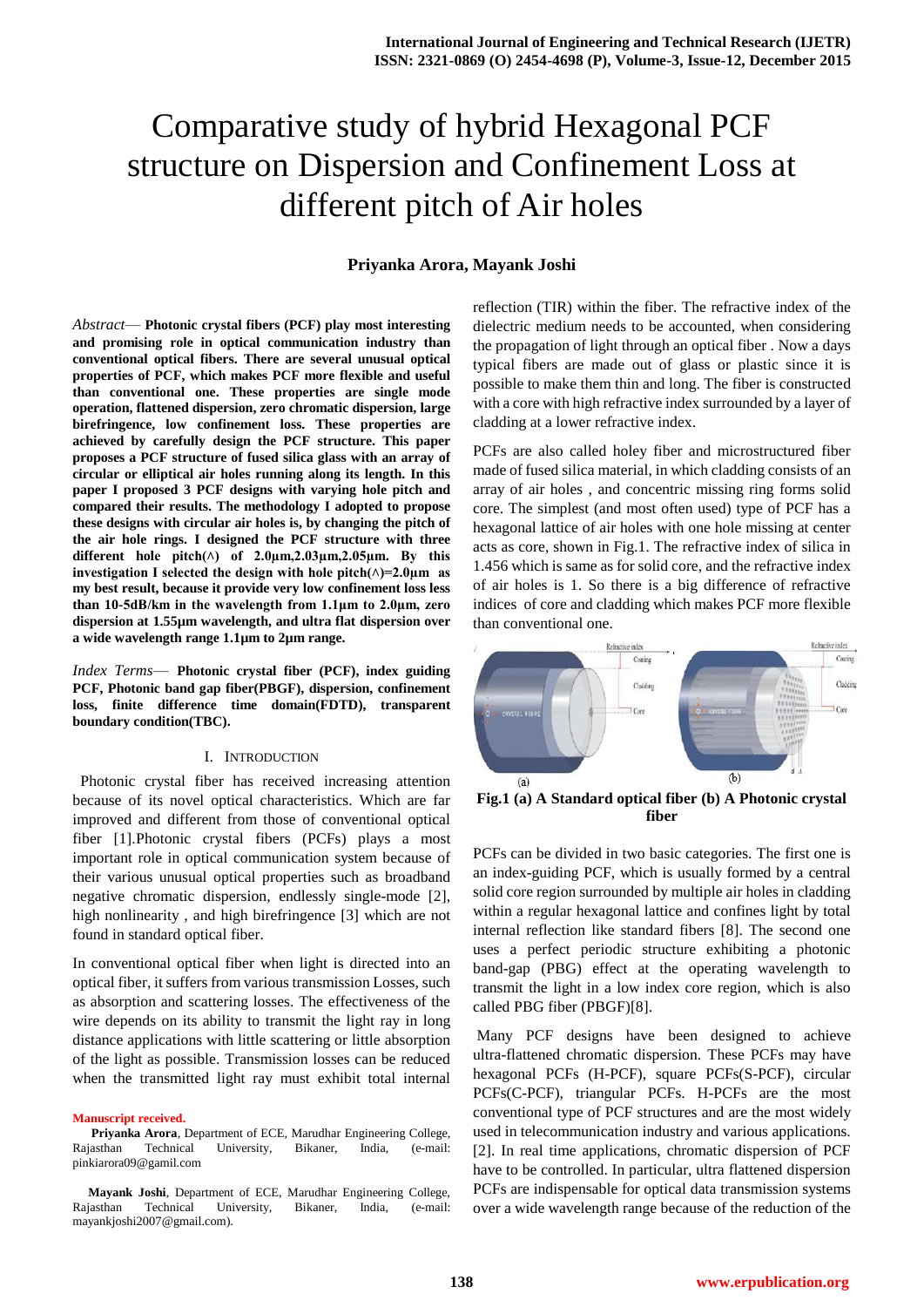## **Comparative study of hybrid Hexagonal PCF structure on Dispersion and Confinement Loss at different pitch of Air holes**

accumulated dispersion difference in telecommunication bands without any zero-dispersion wavelength. Conversely, research is still going on to make it more enhanced by limiting dispersion and all other losses. The finite difference time domain method [4] and the TBC boundary condition is used for the simulation [2]. The schematic representation of a hexagonal PCF lattice is shown in Fig.2, in which the spacing between two consecutive holes is known as hole pitch  $(\wedge)$ , and d is the diameter of holes. Circular air holes are created using elliptical waveguide.



**Fig.2 Photonic crystal fiber representation**

PCF has number of important features, which makes it more useful in various optical applications. Its very important feature is to achieve zero dispersion, low confinement loss, and flat dispersion over a wide wavelength range. These features are achieved by varying the design parameters of PCF structure. These design parameters of PCF are hole pitch  $(\wedge)$ , hole diameter, number of rings, radius of major and minor axis of elliptical air holes. By varying these design parameters, engineers can carefully design the PCF structure, and desired PCF properties (i.e. low dispersion, zero confinement loss) can be achieved.

## II. DISPERSION

When light Ray travelling along the fiber, it suffers from dispersion phenomenon. Dispersion means broadening of transmitted pulses as they travel along the fiber. Pulses become indistinguishable at the receiver input due to the pulse broadening & overlape with its neighbouring pulse. This effect of overlapping between two pulses is known as inter symbol interference (ISI).

The value of refractive index of silica glass is calculated by sellemier formula-

$$
\epsilon=n^2\left(\lambda\right)=1+\frac{A_1}{\lambda^2-\lambda 1^2}+\frac{A_2}{\lambda^2-\lambda 2^2}+\frac{A_3}{\lambda^2-\lambda 3^2}\,\, {\overset{\,\,{}_\text{\tiny\rm{}}}{\text{}}}\,\, {\overset{\,\,{}_\text{\tiny\rm{}}}{\text{}}}\,\, \overset{\,\,{}_\text{\tiny\rm{}}}{\text{}}\, \, (1)\,\,
$$

Where  $\lambda$  is the wavelength in  $\mu$ m.

For fused silica (fluorine-doped silica 1 mole %) sellmeier constants are

| $A_1=0.69616630$ | $\lambda_1 = 0.068404300 \mu m$  |
|------------------|----------------------------------|
| $A_2=0.40794260$ | $\lambda_2 = 0.11624140 \,\mu m$ |
| $A_3=0.89747940$ | $\lambda_3 = 9.8961610 \,\mu m$  |

Refractive index of the air hole is one. Material dispersion remains unchanged for different lattice structure of designed PCFs from Same material.

Refractive index of the Fused Silica Glass is 1.456. Refractive index of the air holes is 1.0 in vacuum.

The dispersion (D) is proportional to the second order derivative of the effective refractive index (neff) with respect to the wavelength (λ) obtained as [3][4]:

$$
D = -\left(\frac{\lambda}{c}\right) \frac{d^2}{d\lambda^2} \left[Re(\eta_{eff})\right] \qquad \qquad \dots \dots (2)
$$

Where D is Dispersion (ps/km/nm),  $\text{Re}[\eta_{\text{eff}}]$  is the real part of the effective refractive index,  $\lambda$  is wavelength, and c is the velocity of light in vacuum. The total dispersion is calculated as the sum of the waveguide dispersion and the material dispersion obtained as [17]:

$$
D(\lambda) \approx D_{g}(\lambda) + \Gamma(\lambda) D_{m}(\lambda) \qquad \qquad \ldots \ldots \ldots (3)
$$

Where

D= Total/Chromatic Dispersion

 $D_W$  = Waveguide Dispersion

 $D_M$  = Material Dispersion

The material dispersion Dm also can be obtained by (2) which depend on the value of effective refractive index of the material. The effective refractive index is directly calculated from the three-term Sellmeier formula that used in equation (1).

Table 1 shows the material dispersion  $D_m(\lambda)$  of fused silica glass its corresponding waveform is as shown in Fig.

#### **TABLE 1**

### **MATERIAL DISPERSION FOR FUSED SILICA GLASS**

| wavelength   | Material dispersion |
|--------------|---------------------|
| 0.2          | $-3590.70$          |
| 0.3          | $-3627.38$          |
| 0.4          | $-2278.64$          |
| 0.5          | $-768.57$           |
| 0.6          | $-368.10$           |
| 0.7          | $-204.07$           |
| 0.8          | $-121.48$           |
| 0.9          | $-74.15$            |
| $\mathbf{1}$ | $-44.45$            |
| 1.1          | $-24.22$            |
| 1.2          | $-9.61$             |
| 1.3          | 1.52                |
| 1.4          | 10.39               |
| 1.5          | 18.01               |
| 1.6          | 24.68               |
| 1.7          | 30.76               |
| 1.8          | 36.63               |
| 1.9          | 41.51               |
| 2            | 45.70               |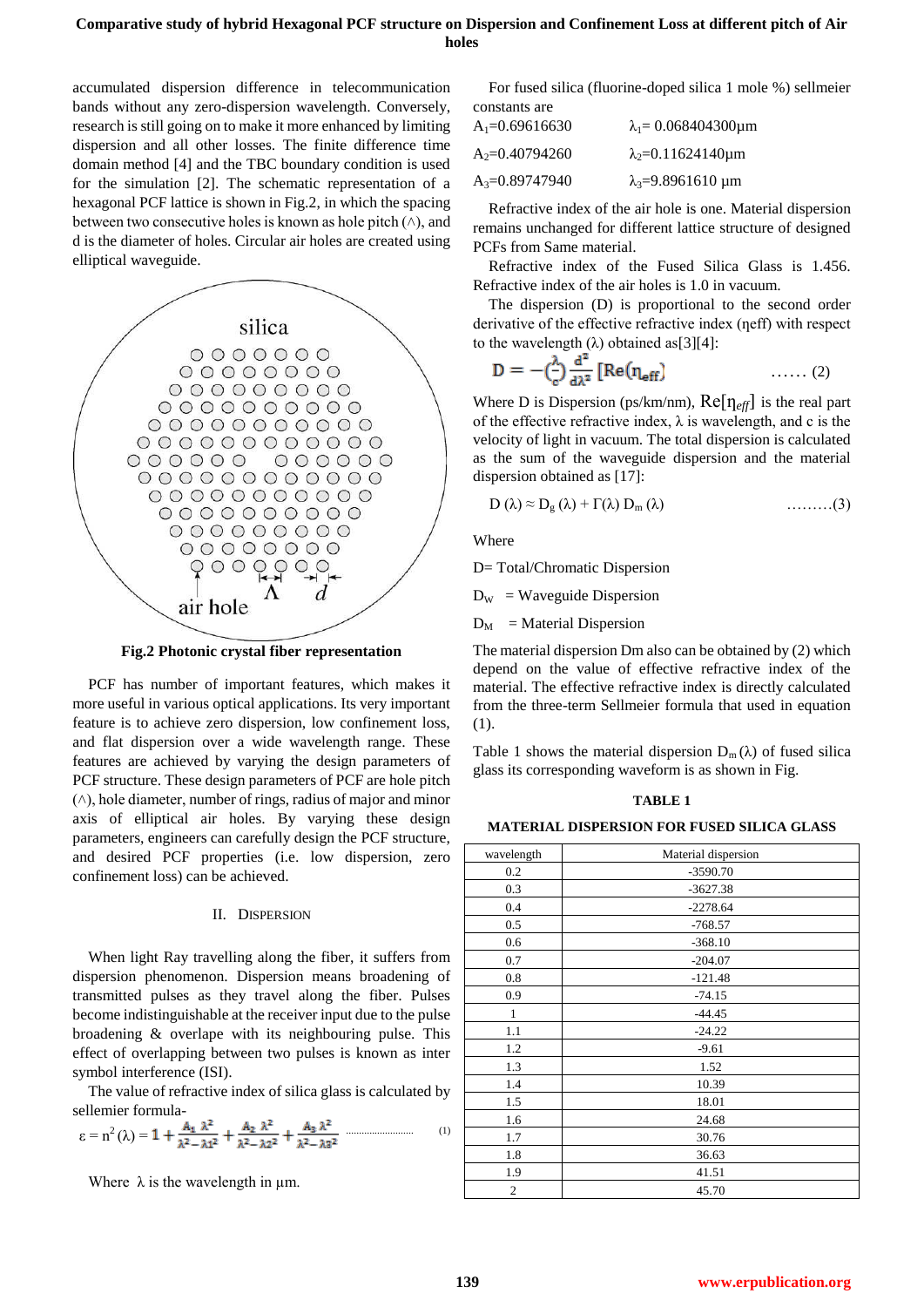

**Fig. 3 Material Dispersion of Fused Silica Glass**

#### III. CONFINEMENT LOSS

Number of losses occurs in PCFs, such as intrinsic material absorption loss, Rayleigh scattering loss, confinement loss, and so on. Confinement loss arises due to finite width of the cladding structure. Confinement loss is especially dominating in the wavelength region interesting for telecommunication applications, as usually significant negative waveguide dispersion is realized due to dispersion engineering. Low confinement loss can be achieved for small core PCFs by designing the fibers with at least 6 rings of air holes for a closely packed structure. Fabrication-related losses can be reduced by carefully handled during the fabrication process. Confinement loss occurs in single-material fibers. As the  $SiO<sub>2</sub>$ materials are non absorbing, they don't have any imaginary component . The guided modes are inherently leaky for PCFs that are made from pure silica because the core index is the same as the index of the outer cladding without air-holes [20].

The confinement loss can be calculated by using imaginary part of  $\Gamma_{\text{eff}}$  i.e, the effective modal index [20] as given below [9], [14]:

 $L_c = 8.686*$  Im[ $k_0$ ]<sub>eff</sub>]\*10<sup>3</sup> dB/km

Where  $k_0 = \frac{2\pi}{\lambda}$  is the free space wave number and Im[ $\eta_{eff}$ ] denotes the imaginary part of the effective modal index and .

While talking about the PCFs with finite no. of rings in PCF and confinement loss becomes an important issue. The confinement loss reduces exponentially as the number of air holes rings gets increased. Also, on increasing the air-holes diameter results in the increasing of the air filling fraction which in turn reduces the confinement loss.

#### IV. DESIGN & SIMULATION

I designed 3 different structures of PCF at different hole pitch. Dimension of hole pitch for design1, design2, and design 3, is taken as 2.0µm, 2.03µm, 2.05µm respectively. All pcf structures have same number of rings which is equal to 6. In all designs  $1<sup>st</sup>$  &  $2<sup>nd</sup>$  rings are circular with radius of 0.3 $\mu$ m each;  $3^{rd}$  ring is elliptical with major radius of 0.5 $\mu$ m & minor radius of  $0.3\mu$ m;  $4<sup>th</sup>$  ring is elliptical with major radius of 0.6 $\mu$ m and minor radius of 0.4 $\mu$ m; 5<sup>th</sup> & 6<sup>th</sup> rings are circular with radius of 0.5µm each.

Cross section of design-1, design-2, design-3 at different pitch is shown in fig.4, fig 5, fig6 respectively.





**Fig. 4 Cross section of proposed PCF at pitch=2.0µm**



**Fig. 5 Cross section of proposed PCF at pitch=2.03µm**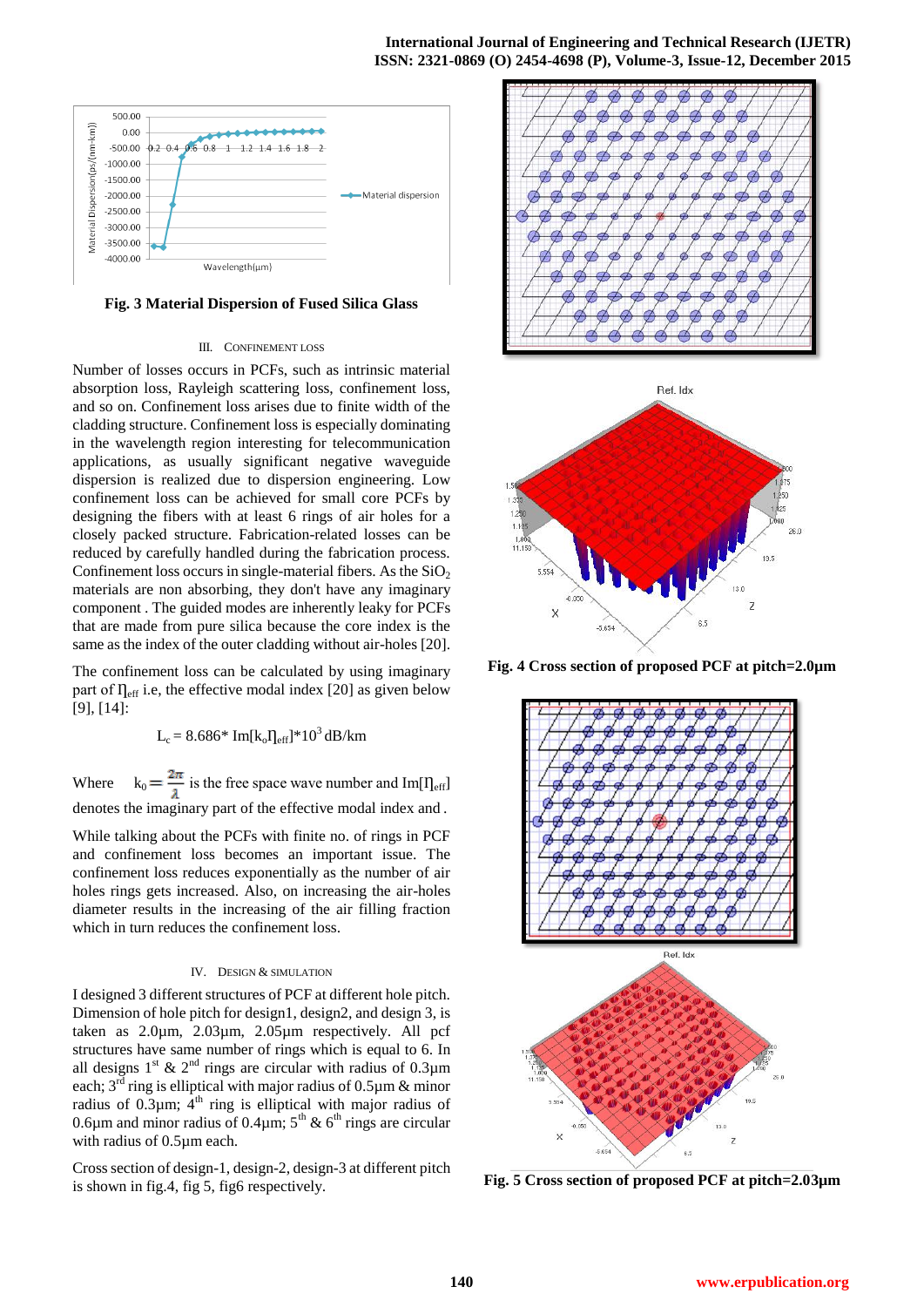# **Comparative study of hybrid Hexagonal PCF structure on Dispersion and Confinement Loss at different pitch of Air holes**



**Fig. 6 Cross section of proposed PCF at pitch=2.05µm**

## V. SIMULATION RESULT

I have already designed 3 PCF structures with different pitch. Comparison among all the designs is based on effective refractive index, waveguide dispersion, and chromatic dispersion are represented in table 2, table 3, table 4, and corresponding waveform also shown in fig 8, fig 9, fig10.

# **TABLE 2 REFRACTIVE INDEX OF PROPOSED PCF AT DIFFERENT PITCH**

| Refractive Index of proposed PCF at different pitch |                    |                     |                     |
|-----------------------------------------------------|--------------------|---------------------|---------------------|
| Wavelen<br>$gth(\mu m)$                             | Pitch= $2.0 \mu$ m | Pitch= $2.03 \mu m$ | Pitch= $2.05 \mu m$ |
| 0.2                                                 | 1.45716066         | 1.45714724          | 1.45719024          |
| 0.3                                                 | 1.45626434         | 1.45624480          | 1.45632989          |
| 0.4                                                 | 1.45527935         | 1.45534353          | 1.45538736          |
| 0.5                                                 | 1.45447019         | 1.45465768          | 1.45461842          |
| 0.6                                                 | 1.45377963         | 1.45390680          | 1.45397414          |
| 0.7                                                 | 1.45271593         | 1.45285822          | 1.45296728          |
| 0.8                                                 | 1.45158272         | 1.45174235          | 1.45189558          |
| 0.9                                                 | 1.45025829         | 1.45042368          | 1.45063607          |
| $\mathbf{1}$                                        | 1.44887954         | 1.44905592          | 1.44930667          |
| 1.1                                                 | 1.44745371         | 1.44762576          | 1.44793262          |
| 1.2                                                 | 1.44600061         | 1.44616825          | 1.44652431          |
| 1.3                                                 | 1.44457295         | 1.44472557          | 1.44513142          |
| 1.4                                                 | 1.44316185         | 1.44329263          | 1.44375130          |
| 1.5                                                 | 1.44178407         | 1.44188770          | 1.44239510          |
| 1.6                                                 | 1.44044542         | 1.44052211          | 1.44107697          |
| 1.7                                                 | 1.43914856         | 1.43919749          | 1.43979776          |
| 1.8                                                 | 1.43790090         | 1.43791940          | 1.43856264          |
| 1.9                                                 | 1.43670031         | 1.43668863          | 1.43737090          |
| $\overline{c}$                                      | 1.43554316         | 1.43550468          | 1.43622422          |



**Fig. 7 Effective Refractive index of proposed PCF**

Fig. 7 shows that the value of effective refractive index increases when pitch of the ring is increases in the structure in the available wavelength.

## **TABLE-3 WAVEGUIDE DISPERSION OF PROPOSED PCF AT DIFFERENT PITCH**

| Waveguide Dispersion of proposed PCF at different Pitch |                    |                     |                     |
|---------------------------------------------------------|--------------------|---------------------|---------------------|
|                                                         |                    |                     |                     |
| Wavelength(µm)                                          | Pitch= $2.0 \mu$ m | Pitch= $2.03 \mu$ m | Pitch= $2.05 \mu m$ |
| 0.2                                                     | 10.32681000        | 3.49525100          | 9.74824400          |
| 0.3                                                     | 2.25606100         | -5.47703900         | 1.82501300          |
| 0.4                                                     | -12.72847000       | $-12.24114000$      | -12.99766000        |
| 0.5                                                     | $-1.66323400$      | 8.85362500          | $-2.51549000$       |
| 0.6                                                     | 34.88363000        | 36.41119000         | 33.29003000         |
| 0.7                                                     | 41.05890000        | 37.07198000         | 39.69821000         |
| 0.8                                                     | 33.77470000        | 34.82276000         | 34.04689000         |
| 0.9                                                     | 26.03851000        | 27.27237000         | 27.93733000         |
| 1                                                       | 14.65597000        | 16.78161000         | 16.13199000         |
| 1.1                                                     | 6.98800100         | 9.38124000          | 8.96662000          |
| 1.2                                                     | -4.01978100        | $-1.20583400$       | $-0.93564730$       |
| 1.3                                                     | -9.96055700        | $-6.75600700$       | -7.03353300         |
| 1.4                                                     | -14.28171000       | $-12.27016000$      | $-11.52064000$      |
| 1.5                                                     | -19.18452000       | -18.47028000        | -17.38453000        |
| 1.6                                                     | -22.93720000       | $-22.39016000$      | $-21.34810000$      |
| 1.7                                                     | -26.54687000       | -25.70904000        | -24.16805000        |
| 1.8                                                     | -28.03640000       | -28.21802000        | $-26.40477000$      |
| 1.9                                                     | -28.10619000       | -29.75242000        | -28.29157000        |
| $\overline{c}$                                          | -28.37463000       | -31.15155000        | -30.34099000        |



**Fig. 8 Waveguide dispersion with wavelength**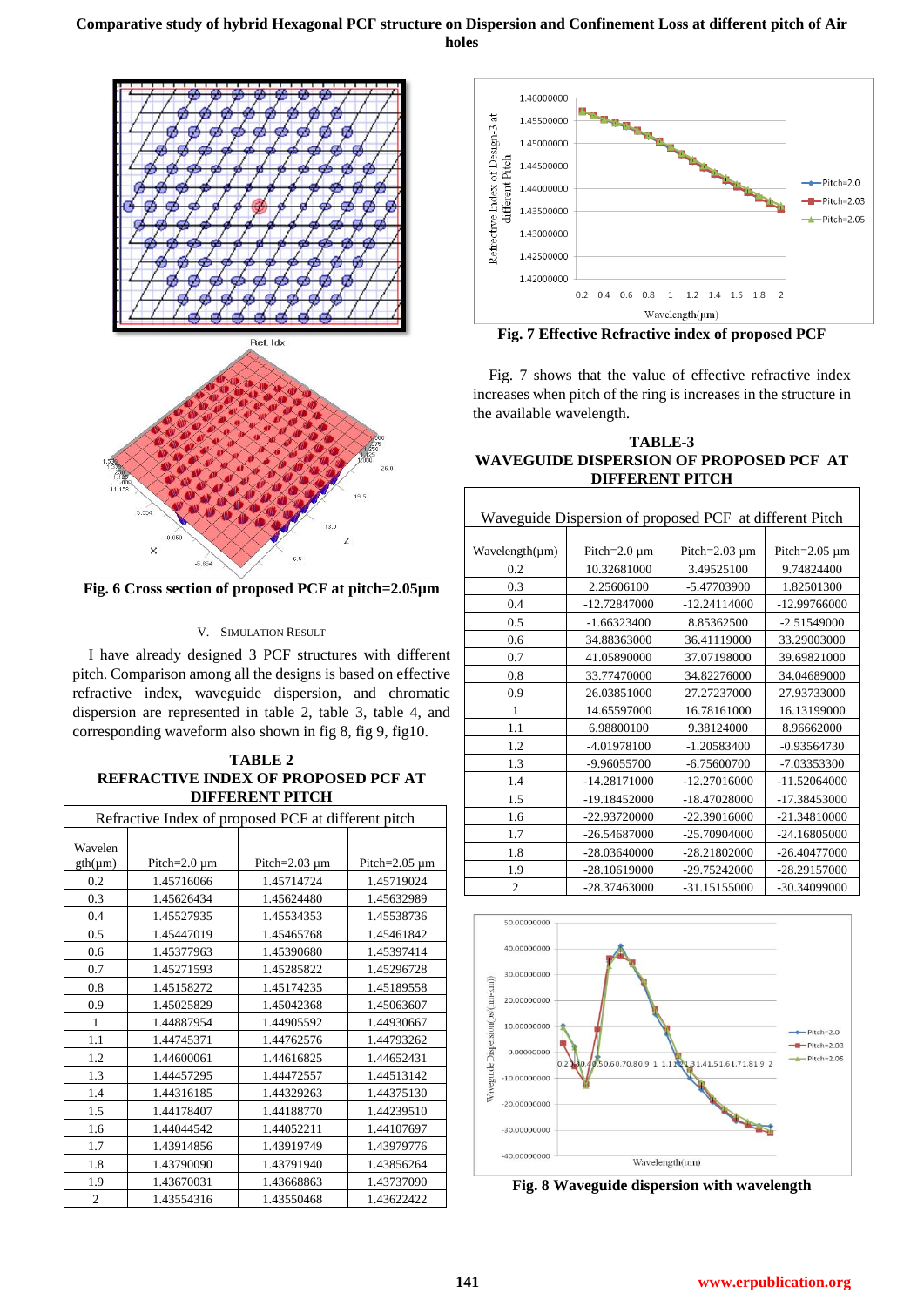Fig 8 shows the variation of waveguide dispersion with different pitch in different wavelength.

The total dispersion or chromatic dispersion is the sum of material dispersion and waveguide dispersion. Table 4 and Fig.9 show the value of chromatic dispersion for the above proposed designs at different pitch and their dependence on the wavelength respectfully.

**TABLE 4 CHROMATIC DISPERSION OF PROPOSED PCF AT DIFFERENT PITCH)**

| Chromatic Dispersion(ps/(nm-km)) at different Pitch |             |              |                     |
|-----------------------------------------------------|-------------|--------------|---------------------|
| Wavelen                                             | $Pitch=2.0$ | $Pitch=2.03$ | Pitch= $2.05 \mu m$ |
| $gth(\mu m)$                                        | μm          | um           |                     |
| 0.2                                                 | $-3580.37$  | $-3587.21$   | -3580.95            |
| 0.3                                                 | $-3625.13$  | $-3632.86$   | $-3625.56$          |
| 0.4                                                 | $-2291.37$  | $-2290.88$   | $-2291.64$          |
| 0.5                                                 | $-770.24$   | $-759.72$    | $-771.09$           |
| 0.6                                                 | $-333.22$   | $-331.69$    | $-334.81$           |
| 0.7                                                 | $-163.02$   | $-167.00$    | $-164.38$           |
| 0.8                                                 | $-87.71$    | $-86.66$     | $-87.44$            |
| 0.9                                                 | $-48.11$    | $-46.88$     | $-46.21$            |
| $\mathbf{1}$                                        | $-29.79$    | $-27.67$     | $-28.32$            |
| 1.1                                                 | $-17.23$    | $-14.84$     | $-15.25$            |
| 1.2                                                 | $-13.63$    | $-10.81$     | $-10.54$            |
| 1.3                                                 | $-8.44$     | $-5.24$      | $-5.52$             |
| 1.4                                                 | $-3.89$     | $-1.88$      | $-1.13$             |
| 1.5                                                 | $-1.17$     | $-0.46$      | 0.63                |
| 1.6                                                 | 1.75        | 2.29         | 3.34                |
| 1.7                                                 | 4.22        | 5.05         | 6.59                |
| 1.8                                                 | 8.59        | 8.41         | 10.22               |
| 1.9                                                 | 13.41       | 11.76        | 13.22               |
| $\mathbf{2}$                                        | 17.32       | 14.55        | 15.36               |



**Fig. 9 Chromatic dispersion of PCF Design at different pitch**

The above results shows that the value of chromatic dispersion at different pitch. At pitch 2.0 shows almost flat dispersion which mentioned in the above table where its value is zero at 1.55 µm.

Table 6.9 and Fig. 6.12 show the value of confinement loss and its variation with wavelength for above proposed design.

**TABLE 5 CONFINEMENT LOSS (DESIGN-3 AT DIFFERENT PITCH)**

| Confinement Loss (dB/km) of Design-3 at different Pitch |                    |                     |                     |
|---------------------------------------------------------|--------------------|---------------------|---------------------|
| Wavelen<br>gth<br>$(\mu m)$                             | Pitch= $2.0 \mu$ m | Pitch= $2.03 \mu$ m | Pitch= $2.05 \mu m$ |
| 1.1                                                     | $-0.0000004959$    | 0.0000000000        | 0.0000000000        |
| 1.2                                                     | $-0.0000004546$    | $-0.0000004500$     | 0.0000000000        |
| 1.3                                                     | $-0.0000016784$    | $-0.0000012600$     | $-0.0000004200$     |
| 1.4                                                     | $-0.0000050652$    | $-0.0000027300$     | $-0.0000015600$     |
| 1.5                                                     | $-0.0000116369$    | $-0.0000058200$     | $-0.0000029100$     |
| 1.6                                                     | $-0.0000190918$    | $-0.0000105700$     | $-0.0000051100$     |
| 1.7                                                     | $-0.0000218192$    | $-0.0000138000$     | $-0.0000067400$     |
| 1.8                                                     | $-0.0000272740$    | $-0.0000175800$     | $-0.0000084900$     |
| 1.9                                                     | $-0.0000330159$    | $-0.0000212500$     | $-0.0000097600$     |
| $\overline{c}$                                          | $-0.0000362745$    | $-0.0000253600$     | $-0.0000117300$     |



**different Pitch)**

From the above results, In order to achieve flattened dispersion and minimum confinement loss PCFs is proposed and is optimized by introducing different arrays of small holes into the cladding as shown in the designed structure. In the optimized PCFs, the parameter of the small air holes is varied. From Figs. 6.4 and 6.7, it can be found that the dispersion of the optimized PCFs becomes zero at wavelength 1.55 µm when the pitch of the circular air holes is 2.0 µm and also optimize minimum confinement loss(less than  $10^{-5}$  dB/km). The proposed PCF in Fig. 6.4, air holes in the cladding are a positive influence on flat dispersion and minimum confinement loss. This can be explained by the fact that when the small holes are introduced into the cladding area which contains circular air holes, the asymmetry in the cladding will be decreased. It can be observed from Fig. 6.4 that for the optimized PCFs the ultra flattened chromatic dispersion in a wide wavelength band is obtained. The diameter and pitch of the small air holes in the cladding is discussed in our simulation work.

#### VI. CONCLUSION

In this work I designed a novel PCF structure of silica glass of hexagonal lattice, with circular air holes and discuss the effect of varying pitch dimension on dispersion and confinement loss. I obtained the results from a PCF design at three different pitch dimensions such as 2.0µm, 2.03µm, 2.04µm and concluded that dispersion and confinement loss decreases with decreasing pitch dimension. Therefore it is investigated that a PCF structure with hole pitch  $(\Lambda) = 2.0 \mu m$  provide the